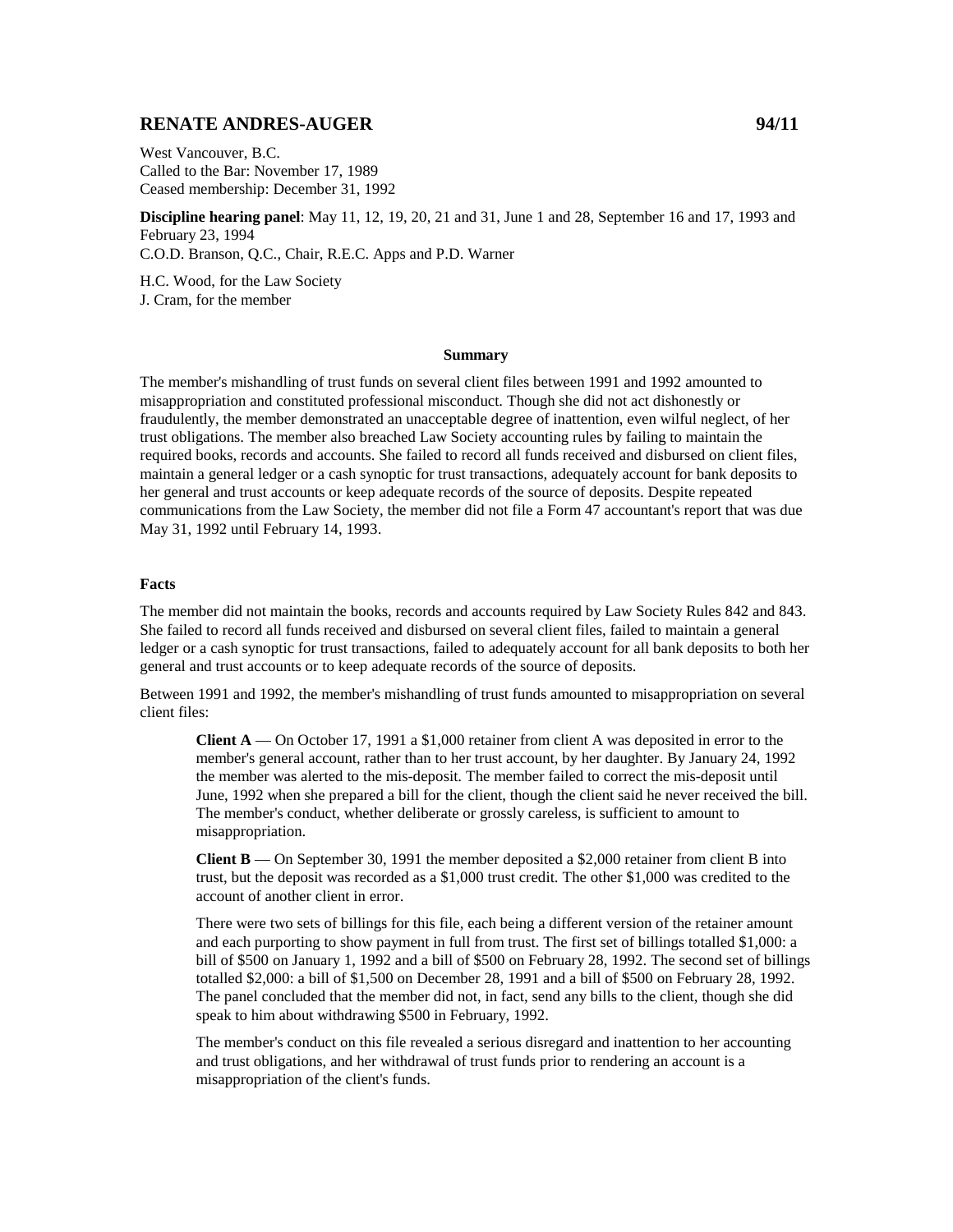**Client C** — On July 31, 1991 the member deposited a \$1,500 retainer from client C to her general account instead of her trust account, and she provided no explanation for the mis-deposit. On October 2, 1991 the member sent the client an interim account for \$3,579.22 "less monies paid on account, \$1,500, balance due \$2,079.22." The member's pattern of disregard and inattention to her handling of client trust monies, and her prolonged and often repeated negligence in maintaining accounting records, involves a sufficient mental element of wrong-doing to constitute misappropriation on this file.

The discipline hearing panel stated that the taking of a client's money by a lawyer and placing it into the lawyer's own account must be a conscious, considered and memorable action by the lawyer. Though she did not act dishonestly or fraudulently, the member demonstrated an unacceptable degree of inattention, even wilful neglect, of her trust obligations.

The Law Society began looking into the member's trust accounting problems after the member failed to file her Form 47 accountant's report due May 31, 1992, despite many reminders from the Society. As an explanation of her delay, the member said that she had been unable to get her books back from accountants who were setting up a system for her, that she faced difficulties in starting up her own practice and that her time was consumed by work on a difficult custody trial. The member told the hearing panel that, though she could devote little time to doing her bookkeeping and financial accounting during that period, she had enough records, memory and notation to make an accurate picture of her financial affairs.

The Law Society's director of law office management and accounting (LOMAS) set up a meeting with the member on September 18, 1992 to discuss her accounting records. The member failed to attend the meeting and called afterward to say she would not be attending. The meeting was reset for September 23, 1992. The member was changing offices and had most of her files and records in boxes. She told the LOMAS director during their meeting that she had delayed recording her accounting entries but had not breached the spirit of the Law Society Rules. The LOMAS director itemized the records he wished to review for their next meeting two days later. The member cancelled that meeting, citing a family emergency.

Concerned by the member's comments that she feared getting into debt, that the custody case had driven her to the edge of bankruptcy and that she kept notionally separate trust accounts, the LOMAS director recommended an audit of her accounts. The member provided her books and records to the accountant for review. The audit revealed a number of accounting deficiencies, and the accountant said he could not determine the completeness or accuracy of recording of transactions, nor could he conclude there had been a proper separation of trust and non-trust transactions.

The member had been unable to produce deposit slips or a general ledger; she met with the accountant on four occasions in late October and early November to further review her records, but then did not show up for meetings on November 12 and November 16, 1992.

On December 9, 1992 the Discipline Committee considered the audit report and the member's failure to respond to queries, and directed that a citation be issued.

### **Decision**

The member's conduct constitutes professional misconduct and breach of the Law Society Rules.

#### **Penalty**

The panel ordered that the member:

- 1. pay a fine of \$1,750, half within one year of the verdict and the other half within one year after that;
- 2. pay \$6,000 as costs of the discipline proceedings, half within one year of the verdict and the other half within one year after that.

The panel stated that — given the member's unique personal circumstances and the length of time she had been out of practice — a fine, rather than a suspension, was an appropriate penalty.